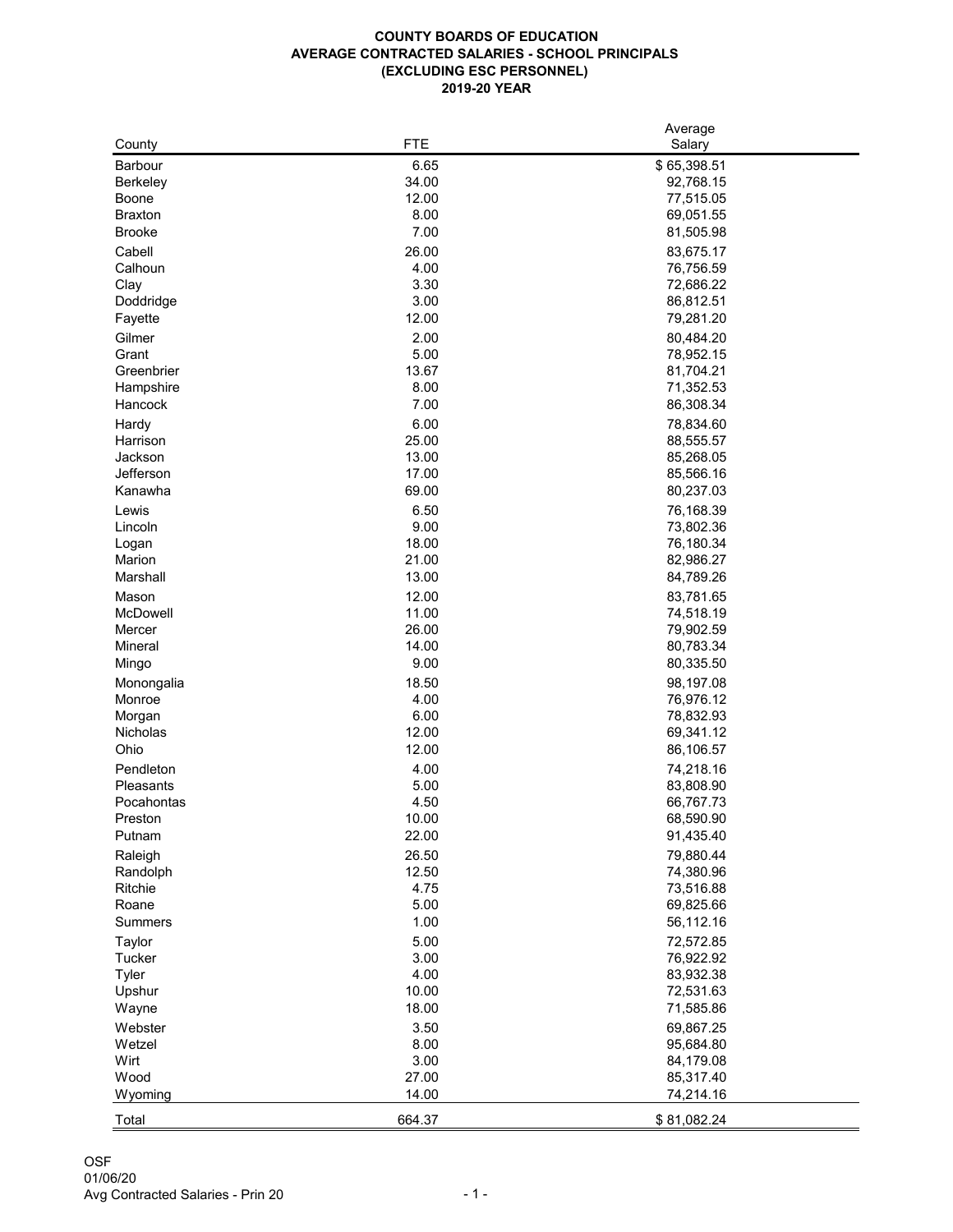## **2019-20 YEAR COUNTY BOARDS OF EDUCATION AVERAGE CONTRACTED SALARIES - SCHOOL PRINCIPALS (EXCLUDING ESC PERSONNEL - ARRANGED IN DESCENDING ORDER BY AVERAGE)**

|     |                 |            | Average         |
|-----|-----------------|------------|-----------------|
| Ct. | County          | <b>FTE</b> | Salary          |
| 1   | Monongalia      | 18.50      | \$<br>98,197.08 |
| 2   | Wetzel          | 8.00       | 95,684.80       |
| 3   | <b>Berkeley</b> | 34.00      | 92,768.15       |
| 4   | Putnam          | 22.00      | 91,435.40       |
| 5   | Harrison        | 25.00      | 88,555.57       |
|     |                 |            |                 |
| 6   | Doddridge       | 3.00       | 86,812.51       |
| 7   | Hancock         | 7.00       | 86,308.34       |
| 8   | Ohio            | 12.00      | 86,106.57       |
| 9   | Jefferson       | 17.00      | 85,566.16       |
| 10  | Wood            | 27.00      | 85,317.40       |
| 11  | Jackson         | 13.00      | 85,268.05       |
| 12  | Marshall        | 13.00      | 84,789.26       |
| 13  | Wirt            | 3.00       | 84,179.08       |
| 14  | <b>Tyler</b>    | 4.00       | 83,932.38       |
| 15  | Pleasants       | 5.00       | 83,808.90       |
| 16  | Mason           | 12.00      | 83,781.65       |
|     |                 |            |                 |
| 17  | Cabell          | 26.00      | 83,675.17       |
| 18  | Marion          | 21.00      | 82,986.27       |
| 19  | Greenbrier      | 13.67      | 81,704.21       |
| 20  | <b>Brooke</b>   | 7.00       | 81,505.98       |
| 21  | Mineral         | 14.00      | 80,783.34       |
| 22  | Gilmer          | 2.00       | 80,484.20       |
| 23  | Mingo           | 9.00       | 80,335.50       |
| 24  | Kanawha         | 69.00      | 80,237.03       |
| 25  | Mercer          | 26.00      | 79,902.59       |
| 26  | Raleigh         | 26.50      | 79,880.44       |
| 27  | Fayette         | 12.00      | 79,281.20       |
| 28  | Grant           | 5.00       | 78,952.15       |
| 29  |                 | 6.00       | 78,834.60       |
|     | Hardy           | 6.00       |                 |
| 30  | Morgan          |            | 78,832.93       |
| 31  | <b>Boone</b>    | 12.00      | 77,515.05       |
| 32  | Monroe          | 4.00       | 76,976.12       |
| 33  | <b>Tucker</b>   | 3.00       | 76,922.92       |
| 34  | Calhoun         | 4.00       | 76,756.59       |
| 35  | Logan           | 18.00      | 76,180.34       |
| 36  | Lewis           | 6.50       | 76,168.39       |
| 37  | McDowell        | 11.00      | 74,518.19       |
| 38  | Randolph        | 12.50      | 74,380.96       |
| 39  | Pendleton       | 4.00       | 74,218.16       |
| 40  | Wyoming         | 14.00      | 74,214.16       |
| 41  | Lincoln         | 9.00       | 73,802.36       |
| 42  | Ritchie         | 4.75       |                 |
|     |                 |            | 73,516.88       |
| 43  | Clay            | 3.30       | 72,686.22       |
| 44  | Taylor          | 5.00       | 72,572.85       |
| 45  | Upshur          | 10.00      | 72,531.63       |
| 46  | Wayne           | 18.00      | 71,585.86       |
| 47  | Hampshire       | 8.00       | 71,352.53       |
| 48  | Webster         | 3.50       | 69,867.25       |
| 49  | Roane           | 5.00       | 69,825.66       |
| 50  | Nicholas        | 12.00      | 69,341.12       |
| 51  | <b>Braxton</b>  | 8.00       | 69,051.55       |
| 52  | Preston         | 10.00      | 68,590.90       |
| 53  | Pocahontas      | 4.50       | 66,767.73       |
| 54  | Barbour         | 6.65       | 65,398.51       |
| 55  |                 |            |                 |
|     | <b>Summers</b>  | 1.00       | 56,112.16       |
| ۰.  | Total           | 664.37     | 81,082.24<br>\$ |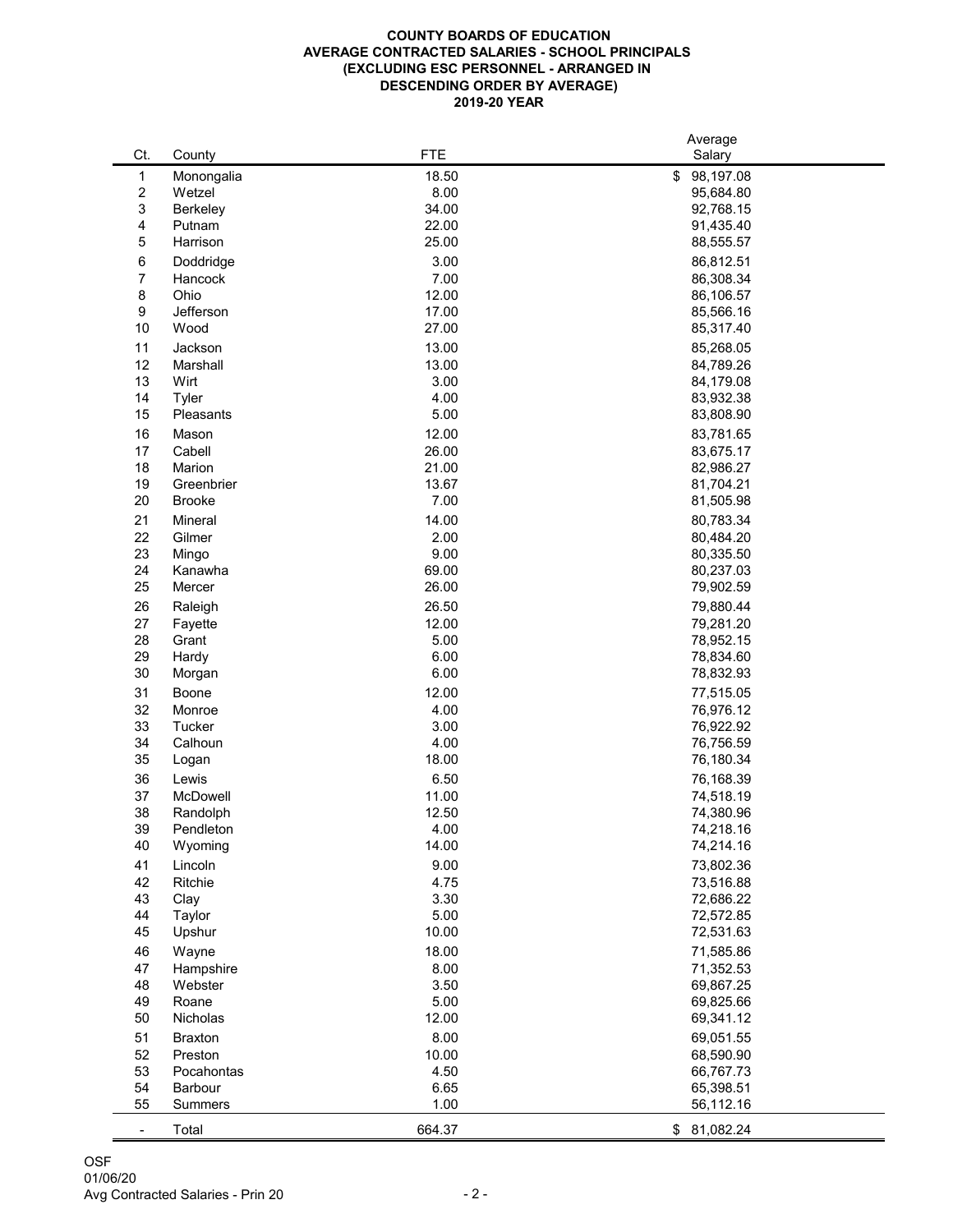## **COUNTY BOARDS OF EDUCATION AVERAGE CONTRACTED SALARIES - SCHOOL PRINCIPALS (EXCLUDING ESC PERSONNEL) 2019-20 YEAR**

|                 |            | Elementary  | Middle/Junior |             |            | High        |  |
|-----------------|------------|-------------|---------------|-------------|------------|-------------|--|
| County          | <b>FTE</b> | Avg. Salary | <b>FTE</b>    | Avg. Salary | <b>FTE</b> | Avg. Salary |  |
| <b>Barbour</b>  | 2.65       | 61,940.60   | 2.00          | 67,358.49   | 1.00       | 68,977.57   |  |
| <b>Berkeley</b> | 23.00      | 88,215.68   | 6.00          | 99,885.32   | 5.00       | 105,168.95  |  |
| <b>Boone</b>    | 7.00       | 75,988.26   | 2.00          | 80,774.83   | 3.00       | 78,904.35   |  |
| <b>Braxton</b>  | 6.00       | 69,885.94   | 1.00          | 66,984.00   | 1.00       | 66,112.80   |  |
| <b>Brooke</b>   | 4.00       | 79,373.95   | 1.00          | 88,415.20   | 2.00       | 82,315.45   |  |
| Cabell          | 18.00      | 80,139.23   | 4.00          | 85,745.63   | 3.00       | 103,736.19  |  |
| Calhoun         | 2.00       | 65,711.68   |               |             | 1.00       | 87,919.97   |  |
| Clay            | 1.30       | 72,525.32   | 1.00          | 64,201.20   | 1.00       | 81,380.40   |  |
| Doddridge       | 1.00       | 85,721.53   | 1.00          | 90,077.62   | 1.00       | 84,638.38   |  |
| Fayette         | 6.00       | 77,665.82   | 3.00          | 81,324.82   | 3.00       | 80,468.35   |  |
|                 |            |             |               |             |            |             |  |
| Gilmer          | 1.00       | 81,319.20   |               |             |            |             |  |
| Grant           | 2.00       | 78,061.84   |               |             | 2.00       | 82,587.70   |  |
| Greenbrier      | 9.00       | 81,162.98   | 2.00          | 83,555.26   | 2.67       | 82,142.00   |  |
| Hampshire       | 5.00       | 66,206.79   | 2.00          | 82,366.21   | 1.00       | 75,053.83   |  |
| Hancock         | 3.00       | 81,956.60   | 2.00          | 79,159.85   | 2.00       | 99,984.44   |  |
| Hardy           | 2.00       | 73,311.20   | 2.00          | 69,066.60   | 2.00       | 94,126.00   |  |
| Harrison        | 13.00      | 83,382.07   | 5.00          | 90,652.94   | 7.00       | 96,665.37   |  |
| Jackson         | 8.00       | 78,658.75   | 2.00          | 90,412.20   | 3.00       | 99,463.43   |  |
| Jefferson       | 11.00      | 83,119.03   | 4.00          | 83,304.60   | 2.00       | 103,548.49  |  |
| Kanawha         | 42.00      | 77,140.50   | 13.00         | 82,134.42   | 13.00      | 87,071.26   |  |
| Lewis           | 4.00       | 75,881.22   | 1.00          | 80,691.50   | 1.00       | 81,812.50   |  |
| Lincoln         | 4.00       | 65,205.95   | 1.00          | 72,611.00   | 1.00       | 92,138.40   |  |
| Logan           | 11.00      | 73,395.72   | 3.00          | 74,362.40   | 4.00       | 85,201.50   |  |
| Marion          | 12.00      | 81,418.96   | 4.00          | 82,806.76   | 5.00       | 86,891.43   |  |
| Marshall        | 8.00       | 79,103.15   | 2.00          | 86,860.00   | 2.00       | 103,932.50  |  |
| Mason           | 7.00       | 81,948.48   |               |             | 4.00       | 90,290.62   |  |
| McDowell        | 5.00       | 72,705.24   | 3.00          | 69,480.81   | 3.00       | 82,577.16   |  |
| Mercer          | 17.00      | 74,985.47   | 3.00          | 84,208.09   | 4.00       | 92,263.98   |  |
| Mineral         | 8.00       | 78,971.69   | 2.00          | 80,289.55   | 3.00       | 89,519.41   |  |
| Mingo           | 1.00       | 81,406.24   |               |             | 2.00       | 95,749.17   |  |
| Monongalia      | 10.00      | 97,712.35   | 4.00          | 96,979.85   | 3.50       | 97,954.06   |  |
| Monroe          | 2.00       | 74,799.06   | 1.00          | 71,293.75   | 1.00       | 87,012.60   |  |
| Morgan          | 3.00       | 74,608.82   | 1.00          | 83,198.40   | 1.00       | 84,679.12   |  |
| Nicholas        | 6.50       | 65,734.19   | 2.00          | 73,958.99   | 3.00       | 74,686.85   |  |
| Ohio            | 7.00       | 83,391.13   | 4.00          | 86,015.99   | 1.00       | 105,477.00  |  |
| Pendleton       | 3.00       | 72,798.74   |               |             | 1.00       | 78,476.41   |  |
| Pleasants       | 2.00       | 81,101.63   | 1.00          | 82,691.86   | 2.00       | 87,074.70   |  |
| Pocahontas      | 1.50       | 62,758.67   | 1.00          | 57,428.80   | 1.00       | 85,519.20   |  |
| Preston         | 2.00       | 67,675.01   | 1.00          | 72,104.62   | 1.00       | 76,213.20   |  |
| Putnam          | 13.00      | 88,507.10   | 4.00          | 92,404.23   | 5.00       | 98,273.93   |  |
| Raleigh         | 17.00      | 76,390.18   | 5.00          | 81,407.04   | 4.50       | 91,369.62   |  |
| Randolph        | 7.00       | 70,282.50   | 1.00          | 79,031.16   | 3.00       | 86,209.76   |  |
| Ritchie         | 2.75       | 66,224.80   | 1.00          | 79,578.90   | 1.00       | 87,508.08   |  |
| Roane           | 2.00       | 71,019.51   | 2.00          | 67,806.55   | 1.00       | 71,476.20   |  |
| <b>Summers</b>  | 1.00       | 56,112.16   |               |             |            |             |  |
| Taylor          | 3.00       | 71,682.43   | 1.00          | 69,105.36   | 1.00       | 78,711.60   |  |
| <b>Tucker</b>   |            |             |               |             | 1.00       | 83,070.79   |  |
| <b>Tyler</b>    | 2.00       | 84,950.93   | 1.00          | 73,552.41   | 1.00       | 92,275.24   |  |
| Upshur          | 7.00       | 70,017.30   | 1.00          | 78,366.35   | 2.00       | 78,414.41   |  |
| Wayne           | 9.00       | 68,244.42   | 4.00          | 67,701.15   | 3.00       | 85,388.47   |  |
| Webster         | 2.50       | 71,021.05   |               |             | 1.00       | 66,982.75   |  |
| Wetzel          | 4.00       | 99,516.12   |               |             | 4.00       | 91,853.48   |  |
| Wirt            | 1.00       | 77,373.84   | 1.00          | 92,907.12   | 1.00       | 82,256.28   |  |
| Wood            | 19.00      | 84,044.92   | 5.00          | 85,293.78   | 3.00       | 93,415.80   |  |
| Wyoming         | 8.00       | 75,345.25   | 3.00          | 66,004.33   | 3.00       | 79,407.75   |  |
| Total           | 379.20     | 78,539.80   | 116.00        | 81,769.47   | 133.67     | 89,073.88   |  |